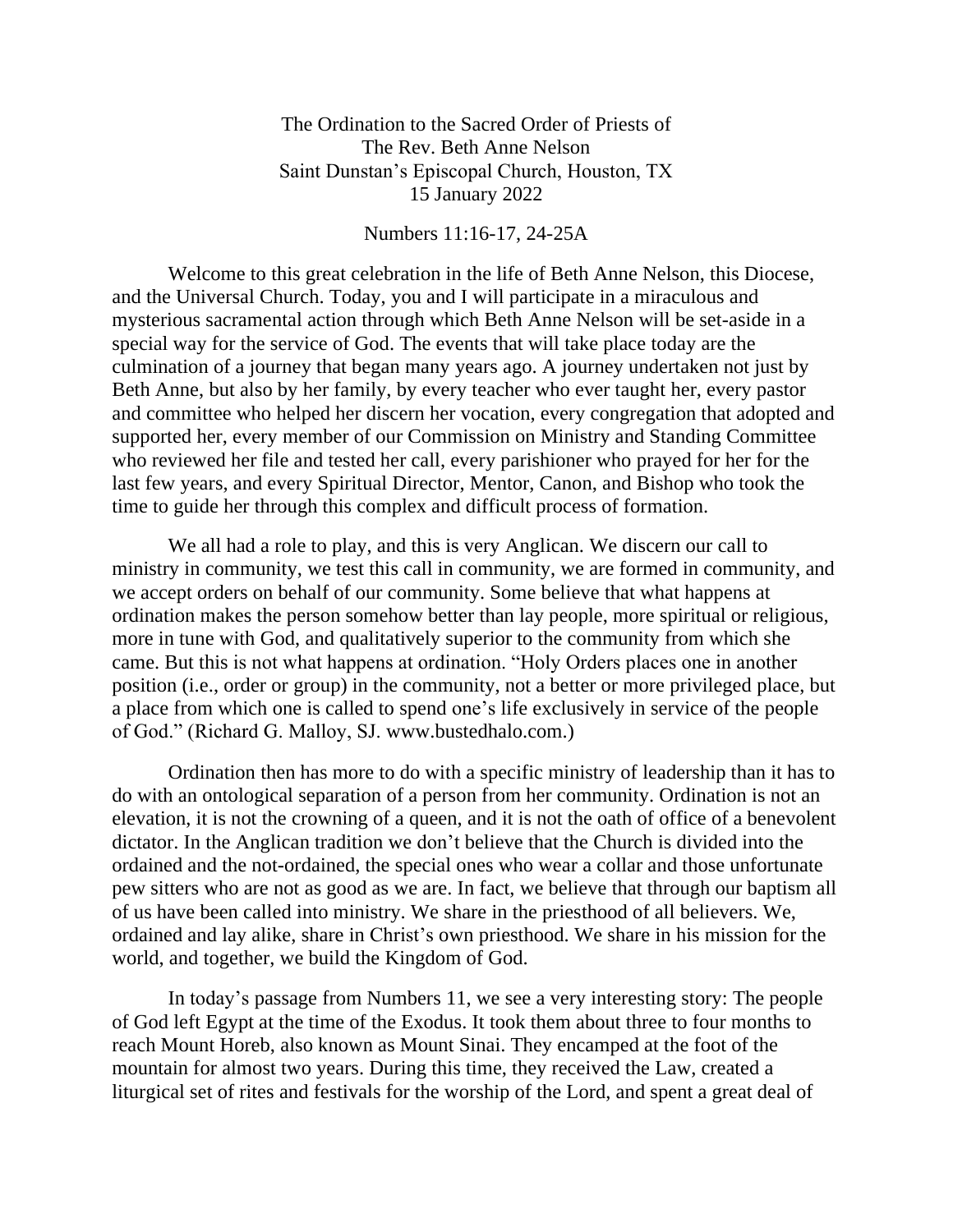time in nation building, creating structures of governance for the twelve tribes. But then, as the second year of their freedom began, the Lord called his people to start the long journey that would eventually lead them to the plains of Moab and the promised land.

Immediately after they left Horeb, the people began to complain against God and against Moses. Chapter 11 starts by saying, "The people complained in the hearing of the Lord about their misfortunes." Then they said, "If only we had meat to eat! We remember the good old days in Egypt! Now, all we have is this manna to eat!" They had forgotten all the blessings God had given them already for over two years. All they saw now was their misfortunes and their lack of provisions. They even accused God of not caring for them. They felt abandoned and sent into the desert to die. After each moment of misfortune, the people begged Moses to intercede to God on their behalf, and after a while, Moses became completely overwhelmed. He cries out to God, "If this is the way you are going to treat me, put me to death at once— … and do not let me see my misery." This is one of several times when Moses becomes a Colombian, "Just kill me now!" But God had a better plan, "Set aside 70 elders." God's answer is that the burden of the people should fall not just on the leaders of Israel, but also on the shoulders of local elders. Leadership from the beginning was meant to be shared.

During the early years of the Church, all we had was Bishops and Deacons and the Bishops were expected to be the leaders of all local congregations, celebrating the sacraments, preaching the Word, and engaging in multiple tasks of administration. As the Church grew by the hundreds of thousands, Bishops felt as overwhelmed as Moses and the need arose for a new order of ministry they called the Presbyterate. These new ministers were called to share in the ministry of the Bishop at the local level, tending the flocks in their charge, and exercising oversight over the celebration of the Lord's supper, the agape meals, and various Sacraments and sacramental actions. Their job was not to be the shepherd, for this was the Bishop's job. But they were to be under-shepherds who led congregations as representative leaders, as extensions of the Bishop's ministry at the local level. 1 Peter reminds us that these presbyters were not to lord their authority over their flocks, but to be examples of Christian love and service in preparation for the coming of their Chief Shepherd, Christ himself.

Elders in Israel and Priests in the Christian era share something important in common. We are given a share of Moses spirit, or in our context, a share of our Bishop's spirit. We are given a commission that is best seen as a representational ministry. We are caretakers of a ministry that is not completely ours, a ministry that belongs to our Bishops and to the Church itself. For these reasons, priests are not called to be princes or princesses enthroned in crystal towers, competing for attention and authority with other fellow clergy, and always weary and suspicious of their Bishops. Priests are not called to know everything, to be above all people, and to scatter their flock at times when parishioners resent or resist their leadership. Ministry is not about us, but about Christ himself. There are priests who believe people come to Church to see them and hear them, but it is Christ people are coming to see. It is God's love and mercy people crave. What